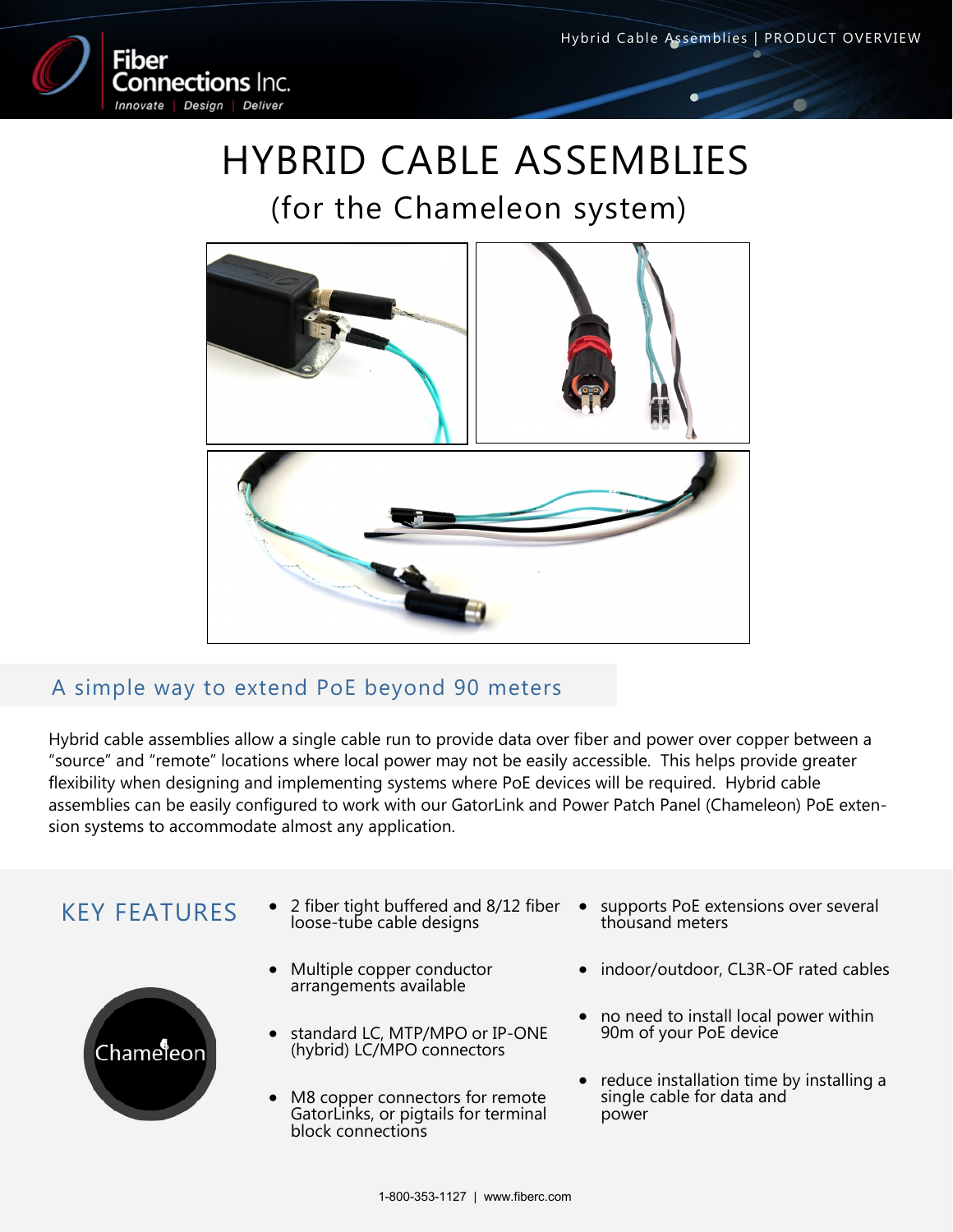

The chart shown below can be used to help determine how far you can extend PoE when used with various remote GatorLink devices.

#### **Chameleon PoE Extension Distance Considerations**

Maximum composite cable limits are determined by considering:

- the max length of fiber based on fiber type and Ethernet speed, AND

- the max length of copper required based on wire gauge and power levels

whichever is less.

| <b>Power distance limits</b><br>when mated with a<br>compatible Source unit |                                         | Cable with 4X 12awq<br>conductors                |                                       | Cable with 2X 12awg<br>conductors                                                                   |                                                             | Cable with 2X 16awg<br>conductors                                          |                                                                        |
|-----------------------------------------------------------------------------|-----------------------------------------|--------------------------------------------------|---------------------------------------|-----------------------------------------------------------------------------------------------------|-------------------------------------------------------------|----------------------------------------------------------------------------|------------------------------------------------------------------------|
|                                                                             |                                         | <b>Ethernet cord is</b><br><20 meters or<br>less | <b>Ethernet cord</b><br>is >20 meters | Max distance if Max distance if Max distance if<br><b>Ethernet cord is</b><br><20 meters or<br>less | <b>Max distance</b><br>if Ethernet<br>cordis > 20<br>meters | Max distance if<br><b>Ethernet cord is</b><br><20 meters or<br><b>less</b> | <b>Max distance</b><br>if Ethernet<br>$\text{cord}$ is $>20$<br>meters |
| <b>Remote GatorLink</b><br>Configuration                                    | Remote GatorLink<br><b>Part Numbers</b> | <b>Distance</b><br><b>Meters</b>                 | <b>Distance</b><br>Meters             | <b>Distance</b><br>Meters                                                                           | Distance<br>Meters                                          | <b>Distance</b><br><b>Meters</b>                                           | <b>Distance</b><br><b>Meters</b>                                       |
| 1 Port PoE (15w load)                                                       | GR10YPBYL0B-004 &<br>GR10xPSyC0S-001    | 7500                                             | 7000                                  | 3750                                                                                                | 3500                                                        | 925                                                                        | 875                                                                    |
| 1 Port PoE+ (30w load)                                                      | GR10YPBYL0B-004 &<br>GR10xPPyC0S-001    | 2800                                             | 2250                                  | 1400                                                                                                | 1100                                                        | 350                                                                        | 275                                                                    |
| 1 Port PoE++ (60w load)                                                     | GR10YPBYL0B-004 &<br>GR10xPHyC0S-001    | 1305                                             | 990                                   | 650                                                                                                 | 540                                                         | 160                                                                        | 135                                                                    |
| 1 Port PoE-bt (90w load)                                                    | GR10YPBYL0B-004                         | 745                                              | 245                                   | 370                                                                                                 | 125                                                         | 140                                                                        | 45                                                                     |
| 2 Port PoE (2x15w load)                                                     | GR20xPSvB0B-001                         | 3000                                             | 2220                                  | 1500                                                                                                | 1110                                                        | 600                                                                        | 460                                                                    |
| 2 Port PoE+ (2x30w load)                                                    | GR20xPPvB0B-001                         | 1200                                             | 600                                   | 600                                                                                                 | 300                                                         | 240                                                                        | 120                                                                    |
| 4 Port PoE (4x15w load)                                                     | GR40xPSyM0B-001                         | 1500                                             | 1200                                  | 750                                                                                                 | 600                                                         | 300                                                                        | 230                                                                    |
| 4 Port PoE+ (4x30w load)                                                    | GR40xPPyM0B-001                         | 600                                              | 320                                   | 300                                                                                                 | 165                                                         | 120                                                                        | 60                                                                     |
| 4 Port PoE+ (Dual Class 2 -<br>$4x30w$ load)                                | IGR40xPPYD0B-002                        | 600                                              | 300                                   | <b>NA</b>                                                                                           | <b>NA</b>                                                   | <b>NA</b>                                                                  | <b>NA</b>                                                              |
| 6 Port PoE (6x15w load)                                                     | GR60xPSyM0B-001                         | 1000                                             | 800                                   | 500                                                                                                 | 400                                                         | 200                                                                        | 150                                                                    |
| 6 Port PoE+ (6x30w load)                                                    | GR60xPPyM0B-001                         | 400                                              | 200                                   | 200                                                                                                 | 100                                                         | 80                                                                         | 40                                                                     |

x= variable for fiber comm type y= variable for fiber type

| <b>Fiber Distance Limits</b> |               |                   |              |  |
|------------------------------|---------------|-------------------|--------------|--|
|                              | Comm protocol | <b>Fiber Type</b> | Distance (m) |  |
|                              | 100BaseFx     | 50/125 OM3        | 2000         |  |
|                              | 100BaseFx     | 50/125 OM4        | 2000         |  |
| Stds based fiber max         | 100Baselx     | <b>SM</b>         | 5000         |  |
| distances (Meters)           | 1000Base Sx   | 50/125 OM3        | 550          |  |
|                              | 1000Base Sx   | 50/125 OM4        | 1100         |  |
|                              | 1000Base Lx   | <b>SM</b>         | 5000         |  |